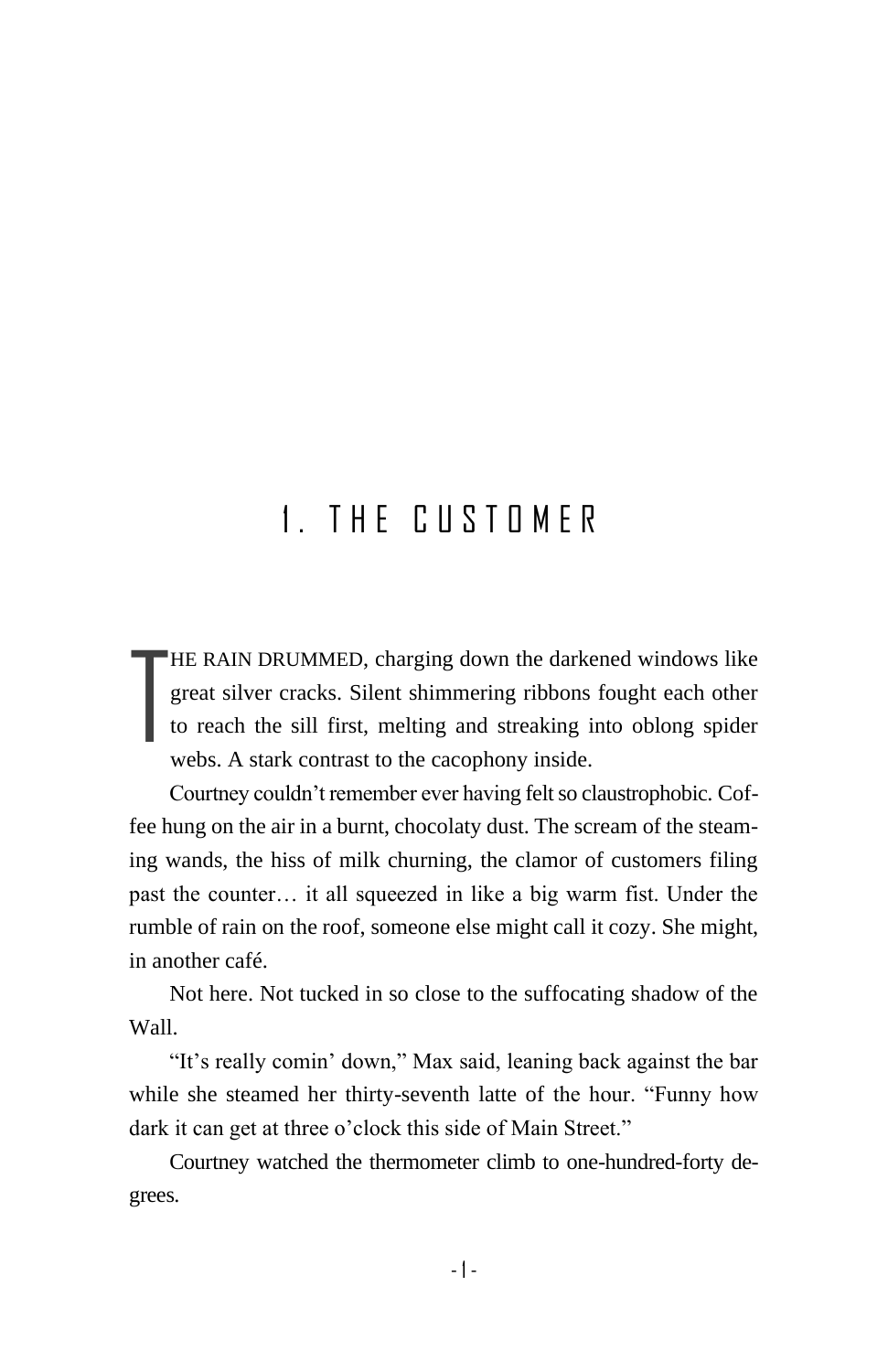"Packed today, huh?" He peered out at the lobby beyond their tiny linoleum-floored haven. "No great tippers, either."

"They just don't want to be wet and cold," she replied, soft tone clipped.

Max grunted, arms folded over his apron. His eyes drifted back out the window to the drizzled gray concrete beyond. "At least the wind's blocked here."

Her grip tightened on the pitcher handle. Killing the steam, Courtney tipped the milk into the next cup, topping the espresso with an expert, foamy swirl. Stepping around Max, who had yet to finish his macchiato, she slid the mug across the pickup counter.

"Latte for Dave!" she called.

"What would you do? If it happened tomorrow."

Courtney snapped a look at him, side-stepping again to pick up the next order. "If what happened?"

"If it came down—you know, the Wall."

Eyes on the espresso machine, Courtney queued up an Americano with stiff precision. "Your foam's going flat."

Turning back to his pitcher, Max sloshed the milk into a cup, flipped the shots over the top and slid the cup across the counter. "Emily, your macchiato's ready!"

Hands fidgeting as she watched the shots drip for the Americano, Courtney bent to snatch a bag of beans. She stretched up on her toes to overfill the already stocked espresso hopper.

"Come on, what would you do?" he persisted.

Why did they have to be the only two on shift today?

"I'd head straight for Chicago," Max went on. "Screw packing, whatever, I'd hop on my motorcycle and see the first live concert in town, blow my paycheck on the ritziest hotel I could find, kiss a foreign girl. Or someone from the West Coast. Hell, a Chicago native, born and bred. I'd kiss her so hard she'd wonder what the hell kinda man they breed out here in Orion City."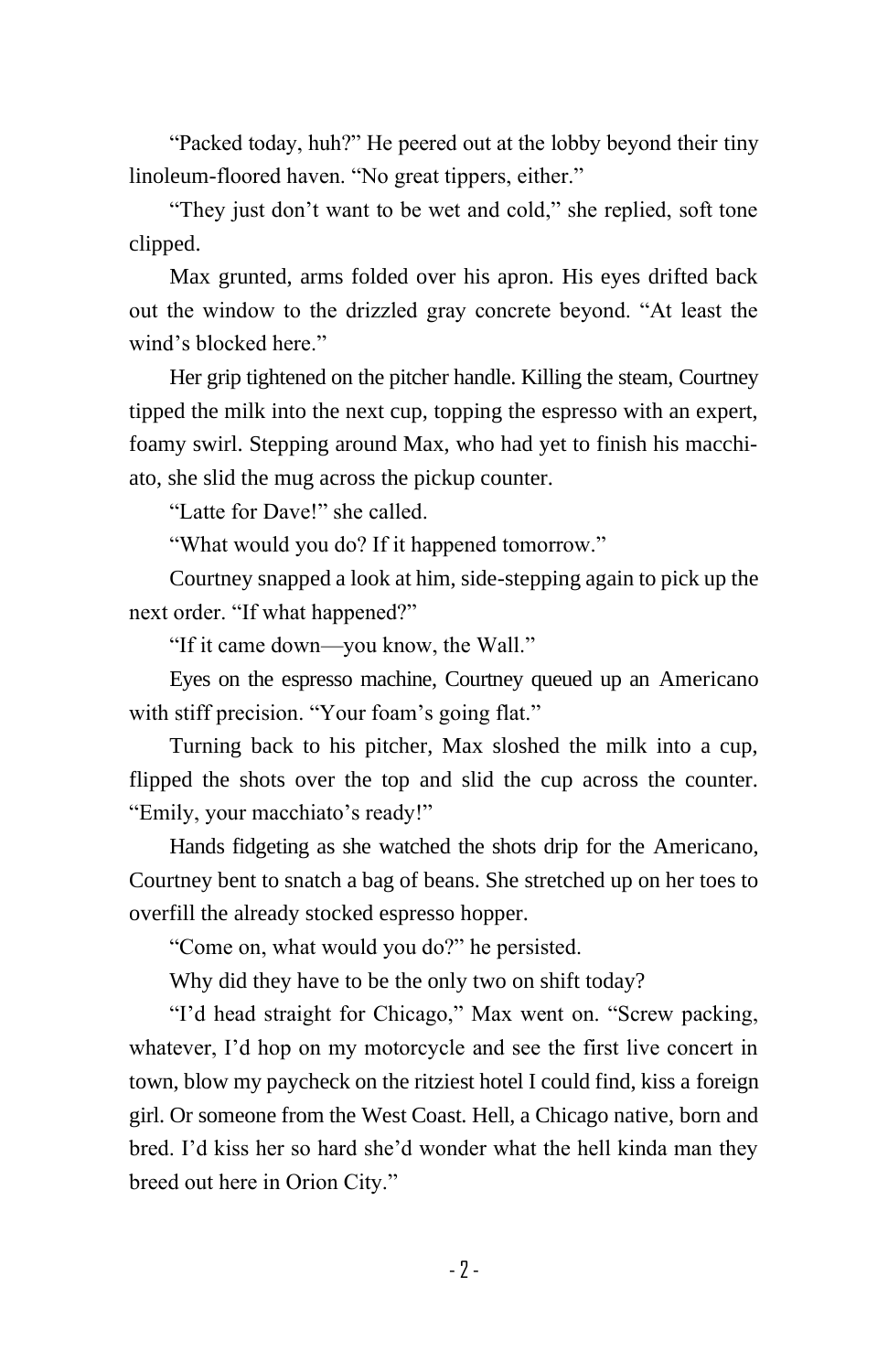"Classy," Courtney muttered. "Derek, your Americano!"

"You a beach girl?" he asked. "I could see a beach girl. Or wait, maybe a mountain chick? Pick the first road north, drive straight on up to Canada. That's more your vibe."

"You've got drinks backed up."

"Yeah, yeah." Plucking a cup from the bar, Max twirled it in his hand before poking the number of shots on the espresso machine. "C'mon, I'm bored. Would you go international? See the Eiffel Tower? The Pyramids?"

A tightness crept up in Courtney's chest. She carefully lined up her next order. "Didn't you grow out of this in middle school?"

"Don't tell me you've never thought about After."

The thrum on the roof intensified. Unable to resist, Courtney's eyes jumped to the window. To the thin line of sky above the arrested horizon, that tiny sliver crushed between the press of buildings and the cage of concrete beyond.

"There is no After."

A heartbeat or two, then Max's snort cut over the rain. "What a sunny place it must be inside your head."

"I'm a realist."

"A pessimist, more like."

She caught her reflection in the window, and smoothed her scowl. "It's been ten years."

"Yeah. That's like a century in scientist time. A century to find a breakthrough."

"Pour your latte. I'm gonna check the front."

Escaping the bar, Courtney picked her way over the sticky mats to the front counter, snatching a rag to wipe down the few empty tables.

The rush had died down since the beginning of the rainstorm. Most people had found their cover for the afternoon. The various shops and boutiques up and down Main Street were probably packed. Courtney looked out over the stuffed seating area of the café, spotting only two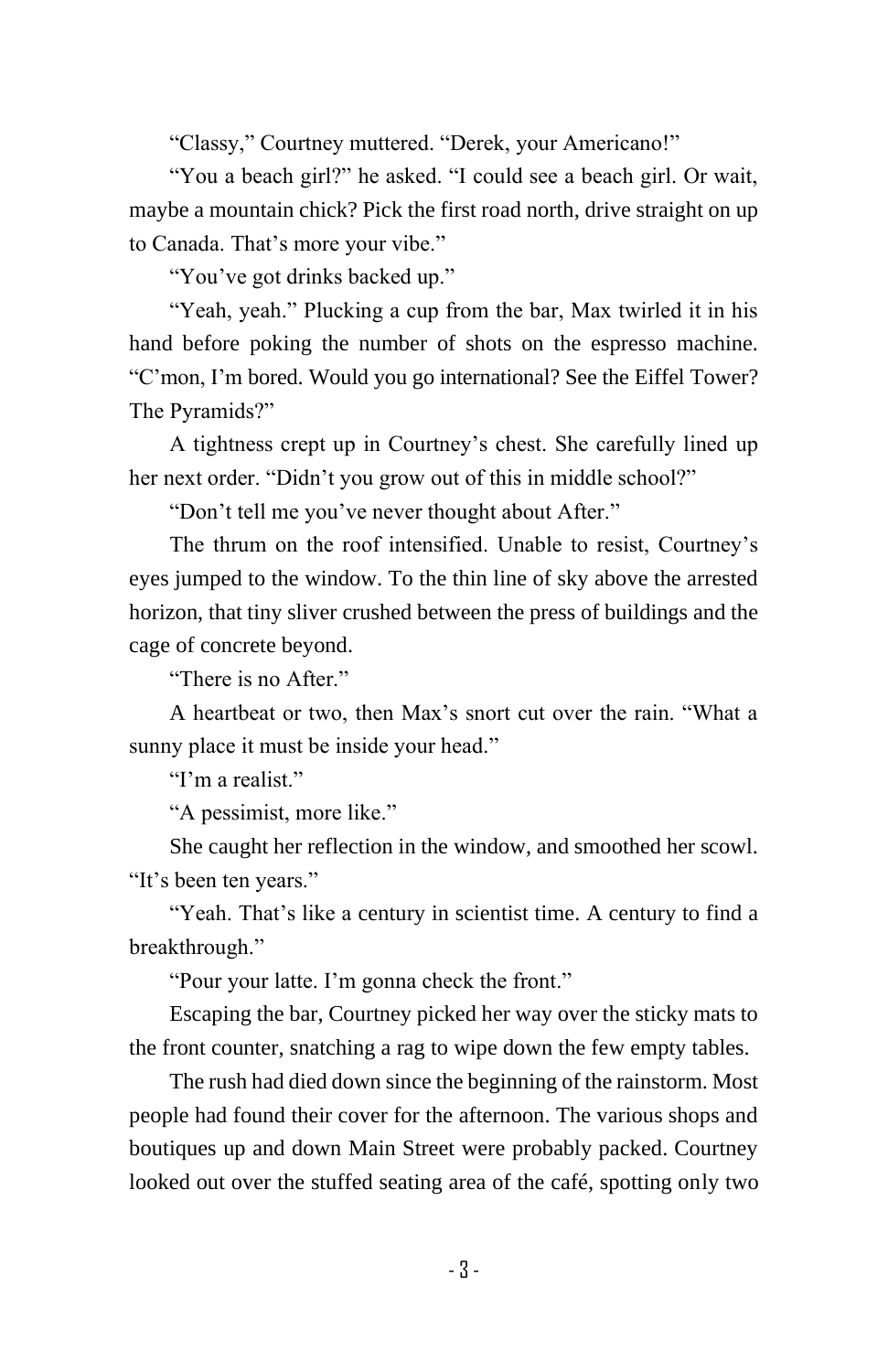empty chairs by the bar. Once she'd cleaned those, everybody else would be sitting down with their beverages. She'd get a break for the first time since coming in five hours ago.

Max's low hissing curse jerked her back around.

"You okay?"

"Ow," he muttered. "Someone get Jess to fix this stupid thing already."

Courtney took a step back in his direction, following his gaze and stopped, clammy prickles rushing over her. A spot of crimson trickled down the corner of the espresso machine, where a tiny piece of metal poked up over a broken plastic seal. Grumbling, Max grabbed a clean rag and pressed it between his fingers, then looked up to catch Courtney standing there, frozen. He laughed.

"You have got to be the wimpiest almost-doctor I've ever met."

She flinched back, turning to put him and his bloodied finger behind her. She dragged the rag over an already clean counter.

"Seriously," Max continued. "Who goes to med school if they're afraid of a papercut?"

Lips squeezed together, Courtney scrubbed the bar harder.

"Your friend's still there, right? The hot one. What was her name? Dina?"

"She's a nurse now." She focused on an ancient smudge glued between the counter tiles, back still to him. "She graduated." And Courtney had celebrated with her, like a good friend, even been happy. Like there was no sting.

"Huh, maybe I'll go see *her* to get stitched up."

"You said it was a papercut. You don't need stitches."

"How do you know? You couldn't even look at it." Max chuckled. "Could you even look at the pictures in your textbooks?"

"Yes," she snapped. Then, swallowing, "Sometimes."

"How the hell did you ever think you could become a doctor?"

She tossed the towel into the bucket of sanitizer under the counter.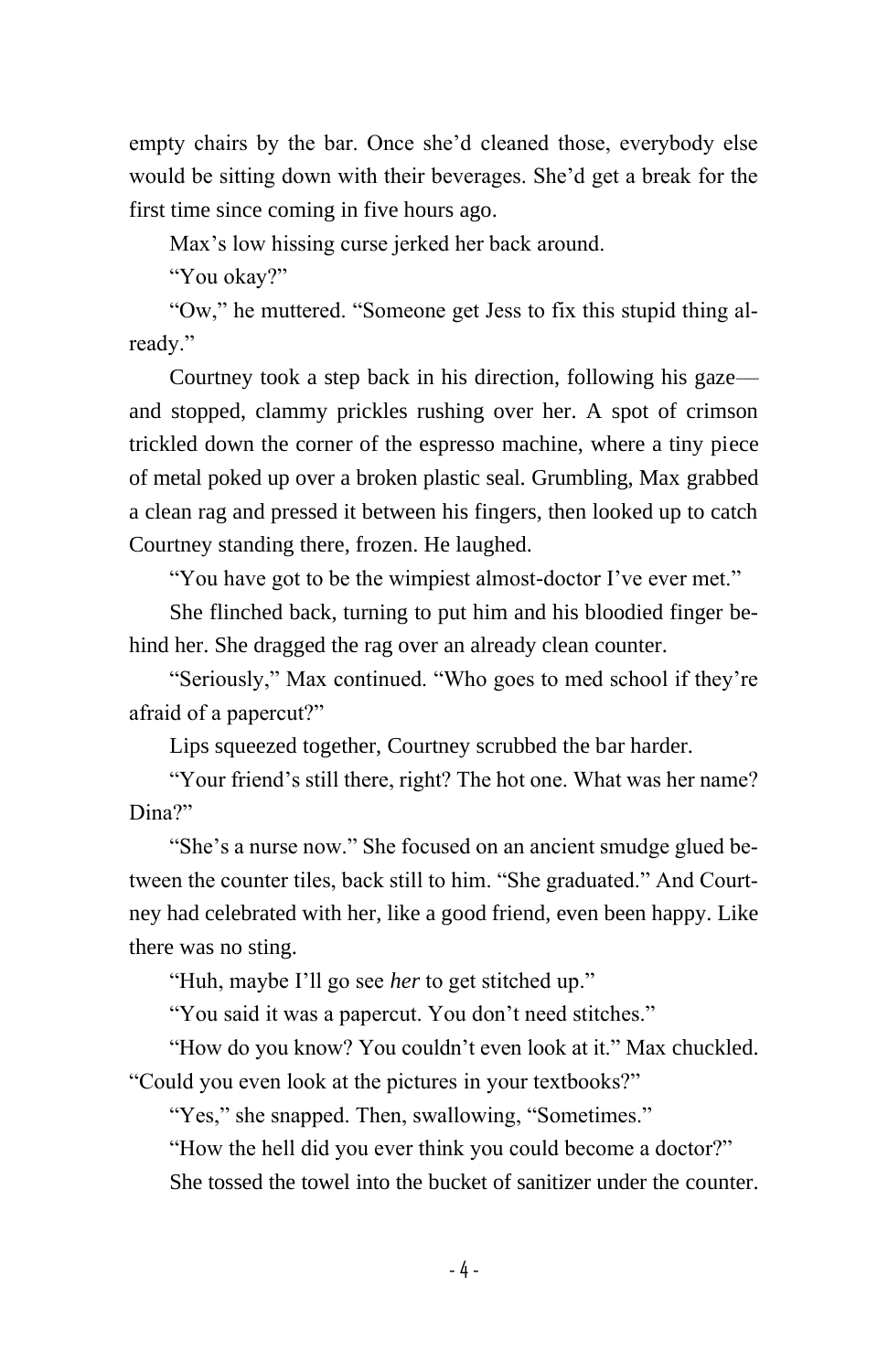"Well, I'm not one now, am I? Maybe you should focus on catching up to me with your coffee game. I can steam a latte four times faster than you."

"Yeah… you put way too much effort into this job. It's kinda sad."

The front door swung open with a jingle, tugging with it a blast of thunderous rain and mist. Courtney spun toward it, eager to leave the conversation. Max scoffed under his breath.

The man striding in brought a tiny river with him. Her relief at the distraction dimmed to sour exhaustion as she watched the gleaming footprints spread into each other. She'd just mopped. Returning to the cash register, she focused on the newcomer sauntering up to the counter.

Water dripped from his long, ragged gray overcoat. It had a hood, which he hadn't bothered to pull up, and an umbrella hung unopened at his side. Rain glistened off the ends of his dark hair.

"Hello, sir." Courtney cleared her throat, realizing her voice still shook from the sight of blood. "How may I help you?"

"Odd request." Twirling the umbrella by its hooked end, he paused before the counter. He was rail thin, almost gaunt despite his youth. He couldn't have been much older than late twenties. Porcelain white cheekbones, high and sharp, lent a skeletal edge to his smile.

"What would you like to drink?" she clarified. Like that needed clarifying.

"Black house coffee. Thirty sugars."

"House coff… I'm sorry, *thirty*?"

His gaze flickered down to her nametag. "You heard me, Cour…" he paused, as if considering. "C."

She blinked at the unorthodox shortening of her name. Most people called her Court if they wanted to be friendly. Uncapping her sharpie, she picked up a paper cup. "All right. Can I get a name for your order?"

"W"

She held the felt tip of the sharpie to the cup. "How do you spell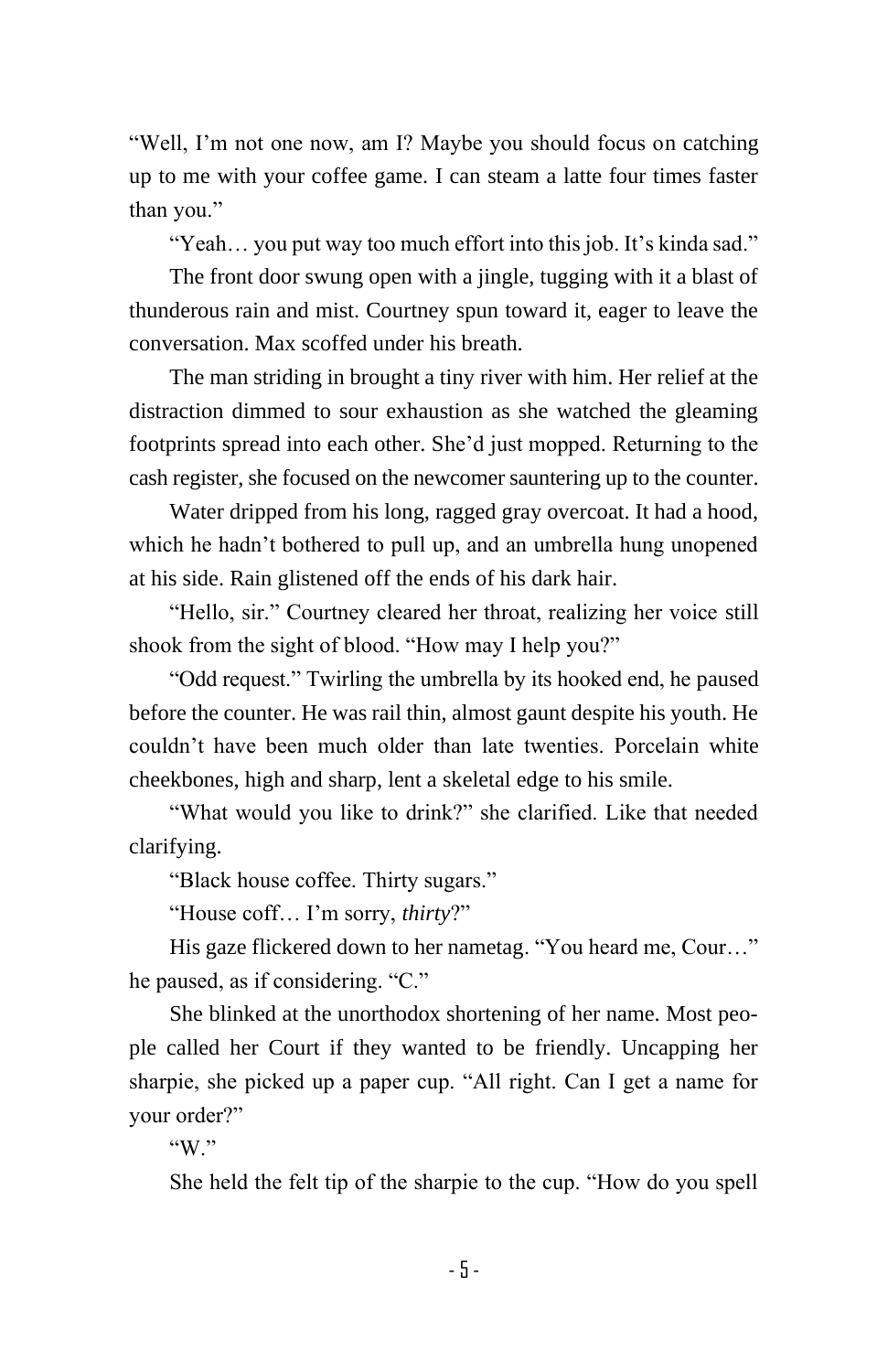the rest of your name?"

"You've got it right there."

A handful of customers didn't like hearing their real names shouted across the café. So long as they gave her something to identify their drink, she didn't care. Courtney looked up to find a pair of gray eyes fixed on her. The color was so light it was almost startling, his pupils a sharp prick of black against pale irises.

"You gonna give it to me for free?"

She set the cup down. "Two dollars and fifteen cents."

He slid a bill across the counter, stepping away. "Keep the change."

As she ground the coffee for a new pot, Courtney peeked at him over the top of the machine to find him studying the other customers in the café. People watching was pretty much part of her job description, but the way this guy surveyed the other patrons was unsettling. She couldn't put her finger on it. Maybe it was the way his ashen eyes roved the room, staring too intently, as if searching for something. Or maybe it was his overall presence that was off. The café lights glistened off his soaked clothing, a ring of water pooling around his boots. Who carried around an umbrella if they didn't plan to open it?

Watching the seconds tick down on the brewing machine, she heard Max approach behind her.

"You're not walking home again, are you?"

"I've got an umbrella."

"I mean, it'll be dark in an hour. Let me give you a ride home after shift."

"On your motorcycle? I'll be fine. It's not that far a walk."

"In Westside Orion?"

"I've got pepper spray."

"No way, Court. You need something more like a knife. Just let me drive you."

"Max, I said I'm fine."

"You're the stubbornest person I know, you know that?"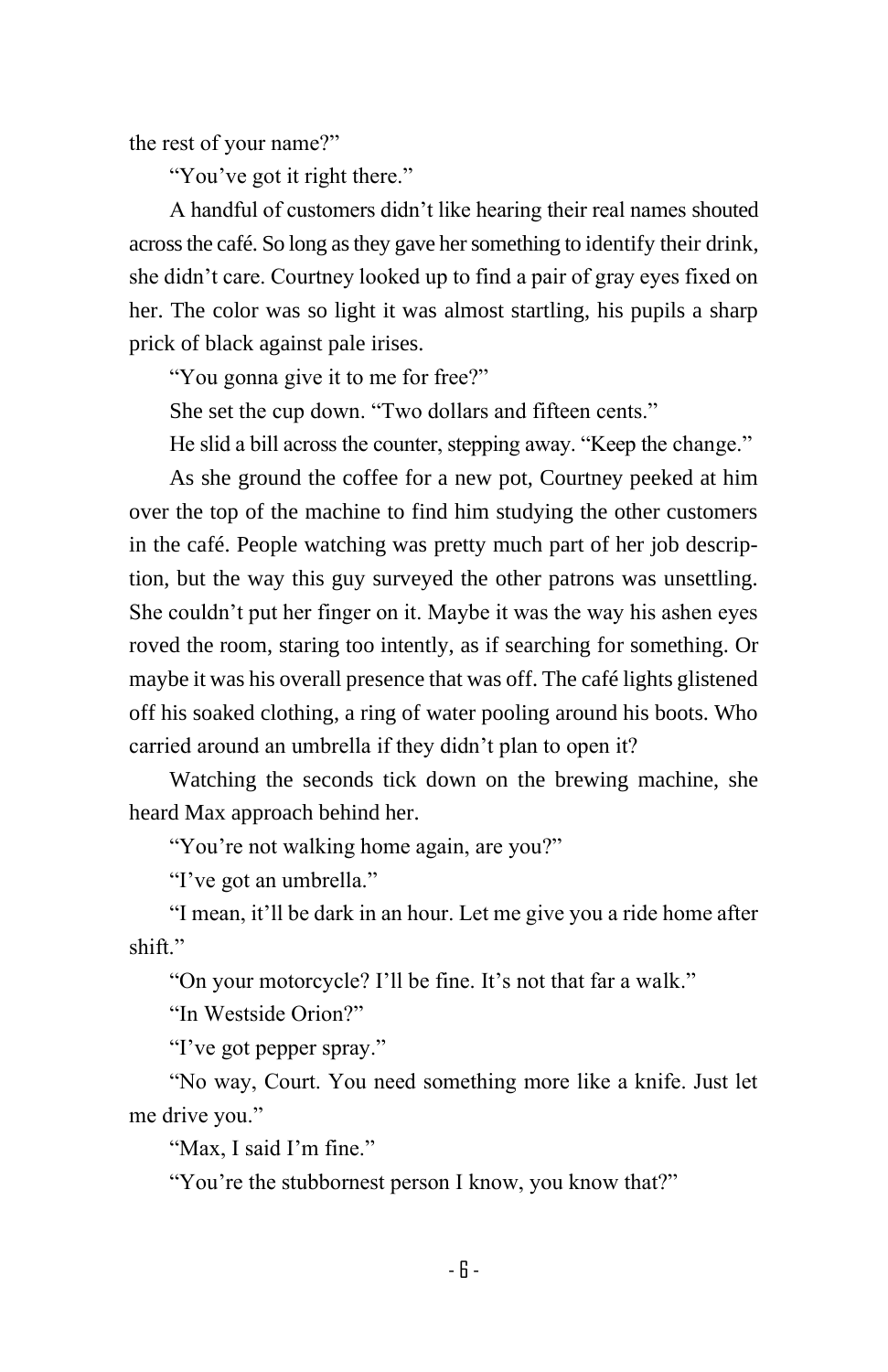The door jangled again. A tiny figure shuffled in, an old woman wrapped in a tattered coat with a holey umbrella over her head that let more water through than not. Filthy red toes peeked through duct-taped shoes.

Max sighed, long and loud, as she hobbled up to the counter in a trail of rain.

"Sum'ma drink?" came the rasp.

Courtney moved to stand behind the register. "What'll you have?"

"Jus' wan' sum-fin hot." Knobby blue-tinged hands lifted to point at the menu. "Anyfin'?"

"You got money to pay for it?" Max said.

Courtney shot him a dirty look, but turned back to see the woman digging in her pockets, glassy eyes panicked for a moment. She pulled out a crumpled dollar bill, a few paperclips, and a candy wrapper. She pushed them all across the counter.

Courtney selected the dollar bill. "You want a hot chocolate?"

"A hot chocolate's two-fifty," Max said.

"Take it out of my tips."

With a grunt, Max moved back behind the bar while she fished out the box of cocoa. The woman shuffled back to wait, ragged umbrella still perched on her shoulder, dripping water down over her head.

Courtney peeked at her over the espresso machine while she steamed the milk. Tongue poking out between paper lips, the old woman focused her cloudy eyes on the floor between her feet, watching the water drip into a puddle. She lifted one threadbare shoe and stomped. The small splash lit up her face. She stomped again. A tiny smile spread as she traded feet, playing with the ripples under her shoes.

"Excuse me," barked a customer nearby, still waiting for his drink. "Hello? Baristas."

Courtney looked up. "Do you need help, sir?"

He pointed a crinkled nose at the ragged woman. "Deal with that,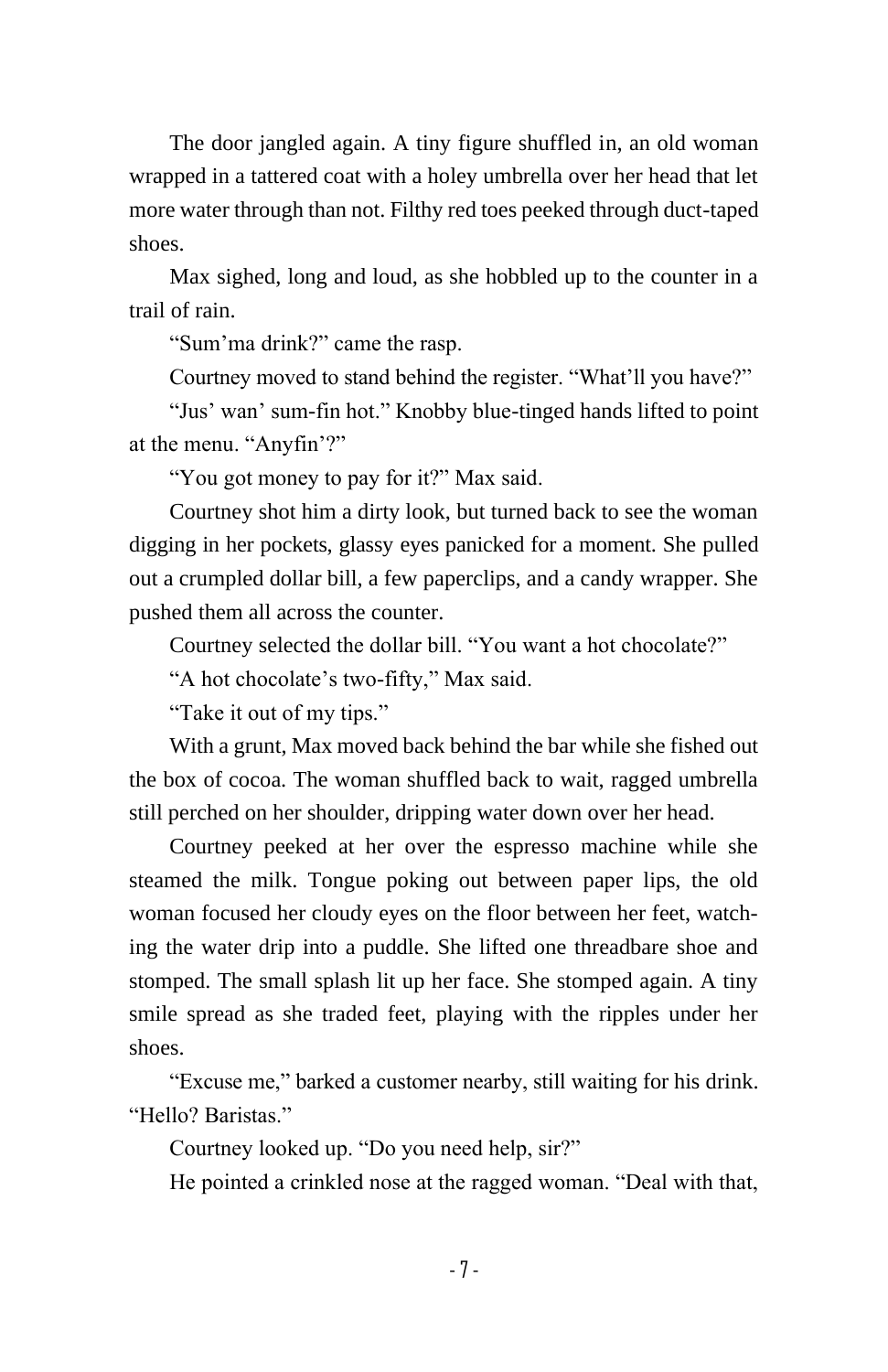would you? Some of us *paid* to get out of the rain."

Wincing, Courtney glanced at the woman, who didn't seem to even hear. "So did she, sir."

An affronted look, then an instant scowl. "This is your customer service? Where's your manager?"

"Not in today," Max replied. "Don't worry, we'll clean it up, sir." "This is ridiculous"

"Black coffee for W," Max called out, placing a steaming cup down on the pickup bar. The man with the unopened umbrella walked over. He didn't pick up the cup.

"The sugar?"

"Sorry?" Max said.

"Oh, right. I forgot." Courtney ducked around Max, grabbed two large handfuls of sugar packets from the box beneath the counter, and piled them next to the coffee. Max raised his eyebrows. Sugar rations weren't a huge part of the shipments sent into the city, but they usually had plenty to spare. At least, they'd never had to ration it out like coffee and milk.

The man stepped forward, scooped the entire pile into one large hand, retrieved his drink and slipped something into the tip jar.

With a flourish of his long gray coat, he turned—sending a spray of rain water across the customers standing nearby. People gasped and swore. The man still scowling near the old woman got the worst of it; he skittered back with an offended cry. The ragged woman looked up, eyes gleaming. Her leathered cheeks folded into a gap-toothed smile. She dropped her chin and resumed stomping in the puddles of water.

Courtney smiled without thinking. The man was halfway out the door by now, but she looked up to see him glancing back. Pale eyes grazed hers, and the corner of his mouth turned up. Then he disappeared into the sheets of rain.

"Sorry, everyone, we'll clean that up," Max announced. With a sigh, he started for the mop closet, then paused. He reached past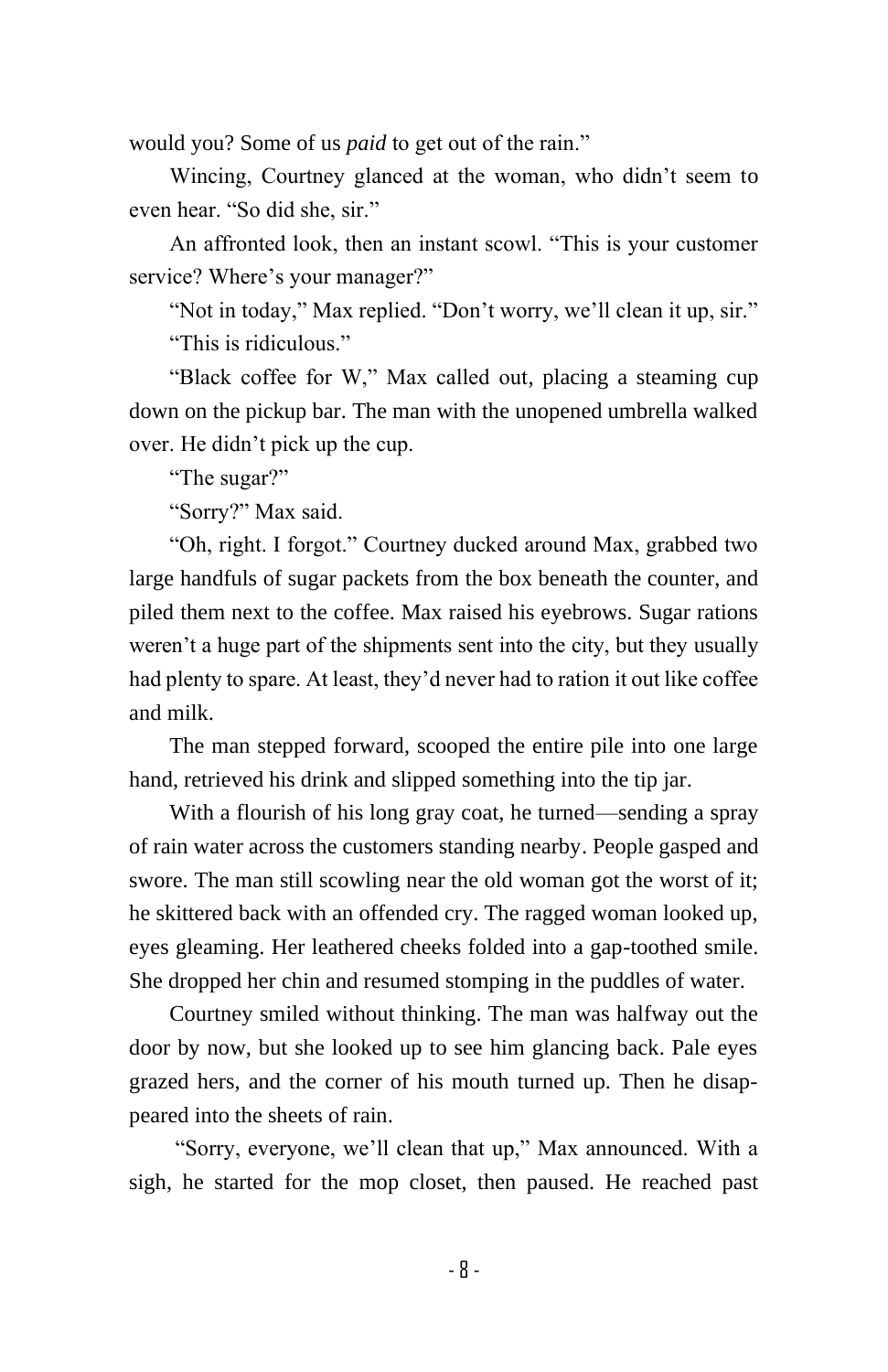Courtney for the tip jar.

"Uh, Court…" He tipped it toward her so she could see inside. "I knew I saw something funny."

There, gleaming atop the meager ring of quarters and dimes, sat a folded switchblade.

◆

Courtney walked with her hood pulled low, hands in her pockets, her stride sure and swift on the way back to her apartment. Closing shift ended at ten. Max would've tried to walk her home, but she'd ducked out too fast for him to offer.

Technically, curfew started at eleven. Not that the police could enforce it. Still, Orion's streets were never a good place to be after a sundown. For the hundredth time, she wished for a car. But she knew better. People could get away with stuff like that in Eastside, but here? Owning something as luxurious as a car would paint a big fat target on her back. The only vehicles parked along the street near her café belonged to the business-class clientele, who stopped by Jessie's Joe when their high-end cafés ran out of coffee rations before the next shipment. They never stayed long. The risk of a car burglary on Westside was a steep price to pay for a coffee habit. Oh, well. With her paycheck, it wasn't like Courtney could afford the upkeep of the ancient models available in Orion City anyway. And transit fare added up. So, despite the cautionary tales drifting around Westside, she usually relied on her own two feet.

A sharp wind hissed up the street. Shivering, she shoved her hands deeper into her pockets. At least the rain had cleared. The Wall rose like a black horizon against the glittering sky. Cloudless nights were rare this late in October. Stars burned defiantly through the wash of city lights. She'd heard stories, from people who traveled outside the city before Quarantine, that there were actually thousands of stars visible up there on clear nights in the countryside. Personally she couldn't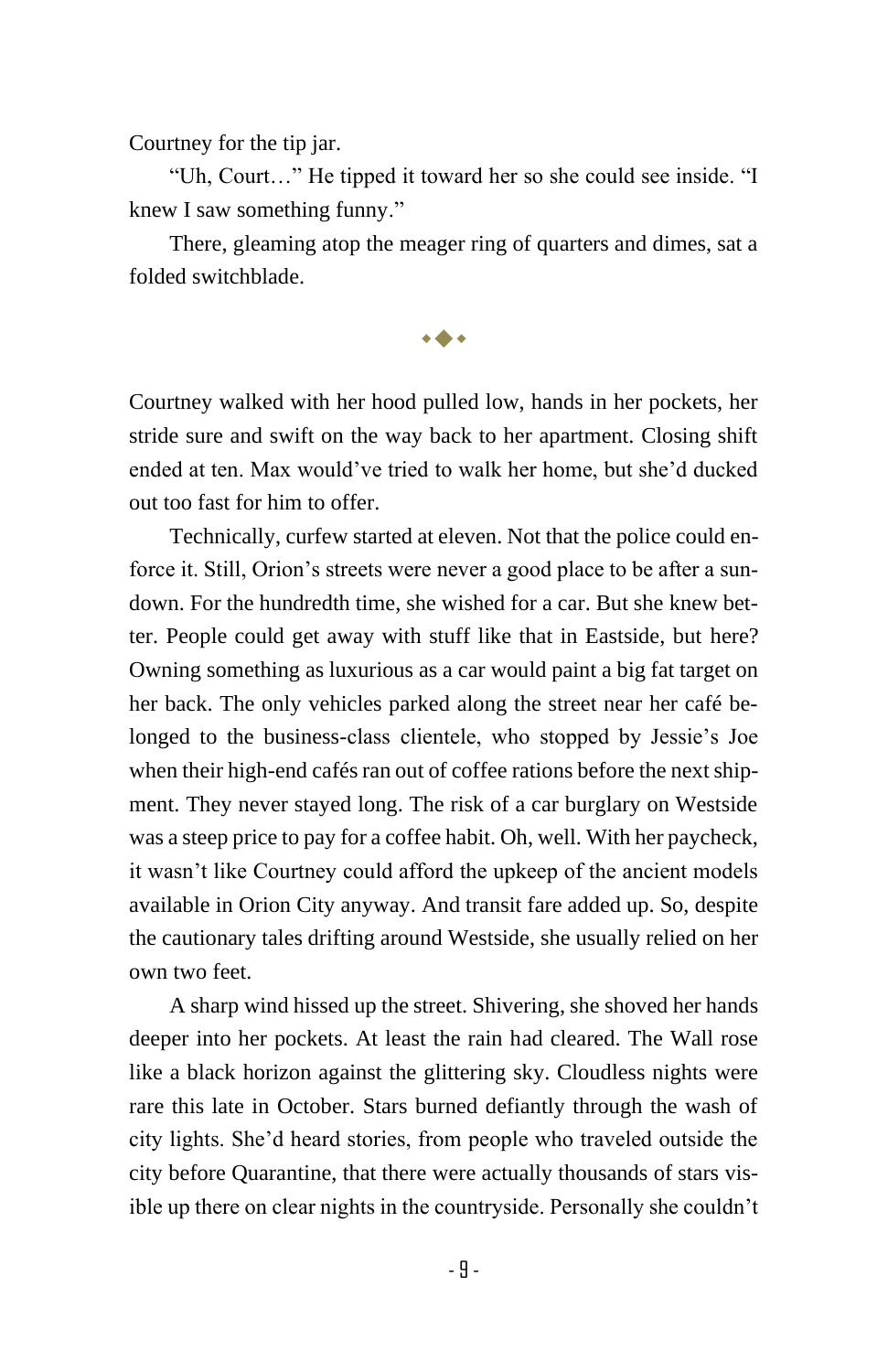remember ever leaving Orion. She knew she had, as a child, before the Wall went up. But no memories had stuck.

Ugh. Here she was, thinking about it again: that big, black Nothing against the spray of stars. Courtney refused to look at it. If she pretended her peripherals didn't exist, she could imagine the night sky went on and on. Unscathed by city lights. Unending, unconfined. Infinite.

She'd thrown a remote at the TV last night. Of course, as soon as the cracked smudge of pixels bloomed into a permanent scar behind the screen, she'd regretted it a little. But only a little. The mayor's pudgy pink face filled her mind, his yearly spiel full of fluffy promises. She hated him, yet every time his "updates" came on she couldn't bring herself to change the channel. The scientists who'd sacrificed their freedom to join the victims of Quarantine had nearly developed a cure. Soon, the Wall would come down, and the citizens of Orion would join the outside world at last. Etcetera, etcetera.

Victims. An unfair word, since most of the citizens inside the Wall hadn't been affected by the virus.

Except there was no way to prove that. Not when it struck so suddenly. Not when there was no way of telling who could be next.

A shadow moved ahead. Courtney froze. Squinting her eyes, she focused past the harsh glare of a street light on the wet pavement—at the shape moving in the dark just beyond.

Her breath snagged.

A dog. Big, black, and moving toward her, having rounded the corner of a building up ahead. She could hear its ragged panting from where she stood. The harsh scraping sound sent ice spearing through her veins. Fast and quiet, she plunged her hands into her purse. Her fingers closed around the can of pepper spray she kept there.

"Sammy!"

A voice cut through the dark ahead, pinched with annoyance.

"Come on, boy. Why can't you do your business before curfew?